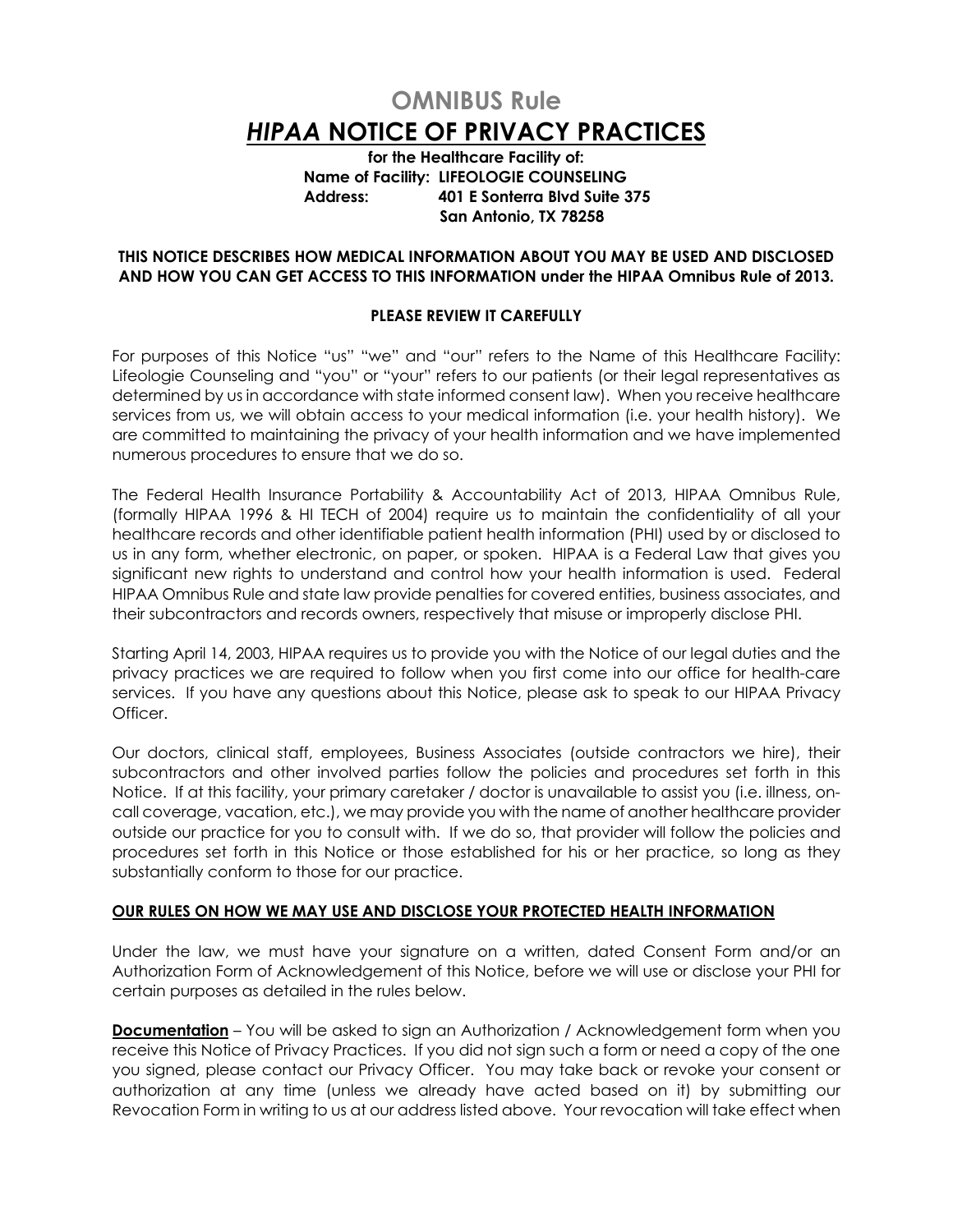we actually receive it. We cannot give it retroactive effect, so it will not affect any use or disclosure that occurred in our reliance on your Consent or Authorization prior to revocation (i.e. if after we provide services to you, you revoke your authorization / acknowledgement in order to prevent us billing or collecting for those services, your revocation will have no effect because we relied on your authorization/ acknowledgement to provide services before you revoked it).

**General Rule** – If you do not sign our authorization/ acknowledgement form or if you revoke it, as a general rule (subject to exceptions described below under "Healthcare Treatment, Payment and Operations Rule" and "Special Rules"), we cannot in any manner use or disclose to anyone (excluding you, but including payers and Business Associates) your PHI or any other information in your medical record. By law, we are unable to submit claims to payers under assignment of benefits without your signature on our authorization/ acknowledgement form. You will however be able to restrict disclosures to your insurance carrier for services for which you wish to pay "out of pocket" under the new Omnibus Rule. We will not condition treatment on you signing an authorization / acknowledgement, but we may be forced to decline you as a new patient or discontinue you as an active patient if you choose not to sign the authorization/ acknowledgement or revoke it.

## **Healthcare Treatment, Payment and Operations Rule**

With your signed consent, we may use or disclose your PHI in order:

· To provide you with or coordinate healthcare treatment and services. For example, we may review your health history form to form a diagnosis and treatment plan, consult with other doctors about your care, delegate tasks to ancillary staff, call in prescriptions to your pharmacy, disclose needed information to your family or others so they may assist you with home care, arrange appointments with other healthcare providers, schedule lab work for you, etc.

· To bill or collect payment from you, an insurance company, a managed-care organization, a health benefits plan or another third party. For example, we may need to verify your insurance coverage, submit your PHI on claim forms in order to get reimbursed for our services, obtain pre-treatment estimates or prior authorizations from your health plan or provide your x-rays because your health plan requires them for payment; Remember, you will be able to restrict disclosures to your insurance carrier for services for which you wish to pay "out of pocket" under this new Omnibus Rule.

To run our office, assess the quality of care our patients receive and provide you with customer service. For example, to improve efficiency and reduce costs associated with missed appointments, we may contact you by telephone, mail or otherwise remind you of scheduled appointments, we may leave messages with whomever answers your telephone or email to contact us (but we will not give out detailed PHI), we may call you by name from the waiting room, we may ask you to put your name on a sign-in sheet, (we will cover your name just after checking you in), we may tell you about or recommend health-related products and complementary or alternative treatments that may interest you, we may review your PHI to evaluate our staff's performance, or our Privacy Officer may review your records to assist you with complaints. If you prefer that we not contact you with appointment reminders or information about treatment alternatives or health-related products and services, please notify us in writing at our address listed above and we will not use or disclose your PHI for these purposes.

New HIPAA Omnibus Rule does not require that we provide the above notice regarding Appointment Reminders, Treatment Information or Health Benefits, but we are including these as a courtesy so you understand our business practices with regards to your (PHI) protected health information.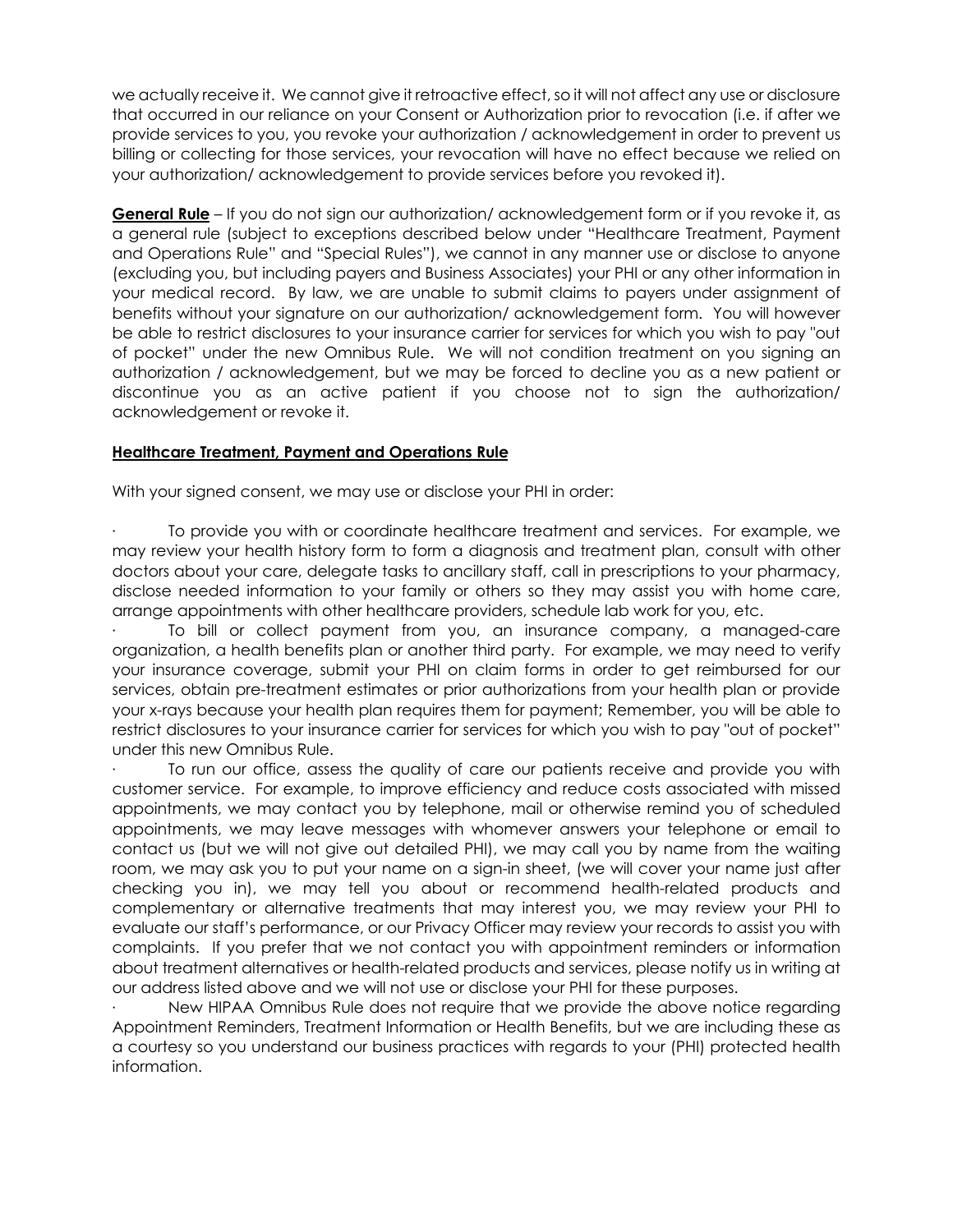Additionally you should be made aware of these protection laws on your behalf, under the new HIPAA Omnibus Rule:

· That **Health Insurance plans** that underwrite cannot use or disclose genetic information for underwriting purposes (this excludes certain long-term care plans). Health plans that post their NOPPs on their web sites must post these Omnibus Rule changes on their sites by the effective date of the Omnibus Rule, as well as notify you by US Mail by the Omnibus Rules effective date. Plans that do not post their NOPPs on their Web sites must provide you information about Omnibus Rule changes within 60 days of these federal revisions.

**Psychotherapy Notes** maintained by a healthcare provider, must state in their NOPPs that they can allow "use and disclosure" of such notes only with your written authorization.

## **Special Rules**

Notwithstanding anything else contained in this Notice, only in accordance with applicable HIPAA Omnibus Rule, and under strictly limited circumstances, we may use or disclose your PHI without your permission, consent or authorization for the following purposes:

When required under federal, state or local law

When necessary in emergencies to prevent a serious threat to your health and safety or the health and safety of other persons

When necessary for public health reasons (i.e. prevention or control of disease, injury or disability, reporting information such as adverse reactions to anesthesia, ineffective or dangerous medications or products, suspected abuse, neglect or exploitation of children, disabled adults or the elderly, or domestic violence)

For federal or state government health-care oversight activities (i.e. civil rights laws, fraud and abuse investigations, audits, investigations, inspections, licensure or permitting, government programs, etc.)

· For judicial and administrative proceedings and law enforcement purposes (i.e. in response to a warrant, subpoena or court order, by providing PHI to coroners, medical examiners and funeral directors to locate missing persons, identify deceased persons or determine cause of death)

For Worker's Compensation purposes (i.e. we may disclose your PHI if you have claimed health benefits for a work-related injury or illness)

For intelligence, counterintelligence or other national security purposes (i.e. Veterans Affairs, U.S. military command, other government authorities or foreign military authorities may require us to release PHI about you)

For organ and tissue donation (i.e. if you are an organ donor, we may release your PHI to organizations that handle organ, eye or tissue procurement, donation and transplantation)

· For research projects approved by an Institutional Review Board or a privacy board to ensure confidentiality (i.e. if the researcher will have access to your PHI because involved in your clinical care, we will ask you to sign an authorization)

· To create a collection of information that is "de-identified" (i.e. it does not personally identify you by name, distinguishing marks or otherwise and no longer can be connected to you)

To family members, friends and others, but only if you are present and verbally give permission. We give you an opportunity to object and if you do not, we reasonably assume, based on our professional judgment and the surrounding circumstances, that you do not object (i.e. you bring someone with you into the operatory or exam room during treatment or into the conference area when we are discussing your PHI); we reasonably infer that it is in your best interest (i.e. to allow someone to pick up your records because they knew you were our patient and you asked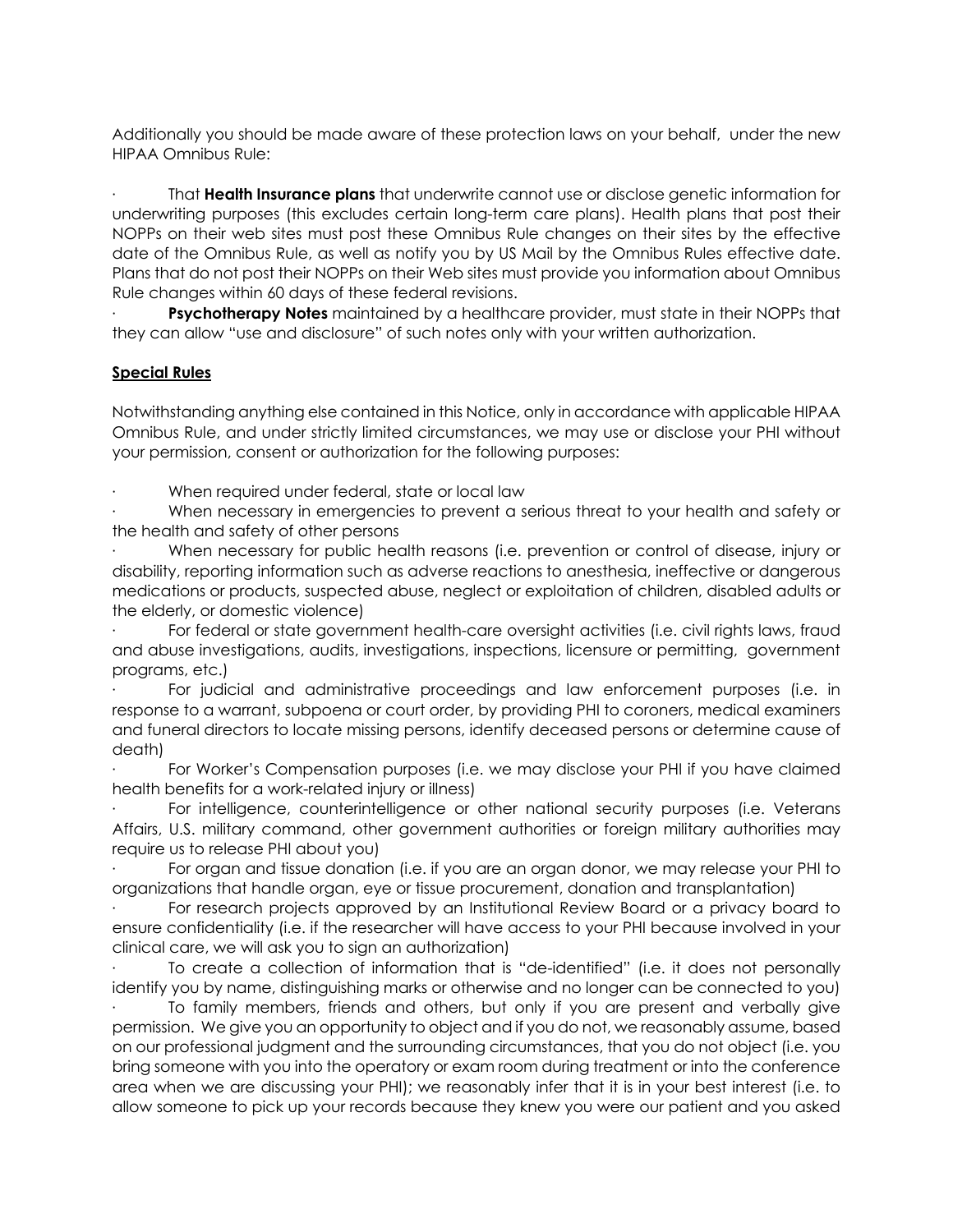them in writing with your signature to do so); or it is an emergency situation involving you or another person (i.e. your minor child or ward) and, respectively, you cannot consent to your care because you are incapable of doing so or you cannot consent to the other person's care because, after a reasonable attempt, we have been unable to locate you. In these emergency situations we may, based on our professional judgment and the surrounding circumstances, determine that disclosure is in the best interests of you or the other person, in which case we will disclose PHI, but only as it pertains to the care being provided and we will notify you of the disclosure as soon as possible after the care is completed. **As per HIPAA law 164.512(j) (i)… (A) Is necessary to prevent or lessen a serious or imminent threat to the health and safety of a person or the public and (B) Is to person or persons reasonably able to prevent or lessen that threat.**

# **Minimum Necessary Rule**

Our staff will not use or access your PHI unless it is necessary to do their jobs (i.e. doctors uninvolved in your care will not access your PHI; ancillary clinical staff caring for you will not access your billing information; billing staff will not access your PHI except as needed to complete the claim form for the latest visit; janitorial staff will not access your PHI). All of our team members are trained in HIPAA Privacy rules and sign strict Confidentiality Contracts with regards to protecting and keeping private your PHI. So do our Business Associates and their

Subcontractors. Know that your PHI is protected several layers deep with regards to our business relations. Also, we disclose to others outside our staff, only as much of your PHI as is necessary to accomplish the recipient's lawful purposes. Still in certain cases, we may use and disclose the entire contents of your medical record:

· To you (and your legal representatives as stated above) and anyone else you list on a Consent or Authorization to receive a copy of your records

· To healthcare providers for treatment purposes (i.e. making diagnosis and treatment decisions or agreeing with prior recommendations in the medical record)

To the U.S. Department of Health and Human Services (i.e. in connection with a HIPAA complaint)

To others as required under federal or state law

· To our privacy officer and others as necessary to resolve your complaint or accomplish your request under HIPAA (i.e. clerks who copy records need access to your entire medical record)

In accordance with HIPAA law, we presume that requests for disclosure of PHI from another Covered Entity (as defined in HIPAA) are for the minimum necessary amount of PHI to accomplish the requestor's purpose. Our Privacy Officer will individually review unusual or non-recurring requests for PHI to determine the minimum necessary amount of PHI and disclose only that. For non-routine requests or disclosures, our Privacy Officer will make a minimum necessary determination based on, but not limited to, the following factors:

- The amount of information being disclosed
- The number of individuals or entities to whom the information is being disclosed
- The importance of the use or disclosure
- The likelihood of further disclosure
- · Whether the same result could be achieved with de-identified information
- The technology available to protect confidentiality of the information

The cost to implement administrative, technical and security procedures to protect confidentiality

If we believe that a request from others for disclosure of your entire medical record is unnecessary,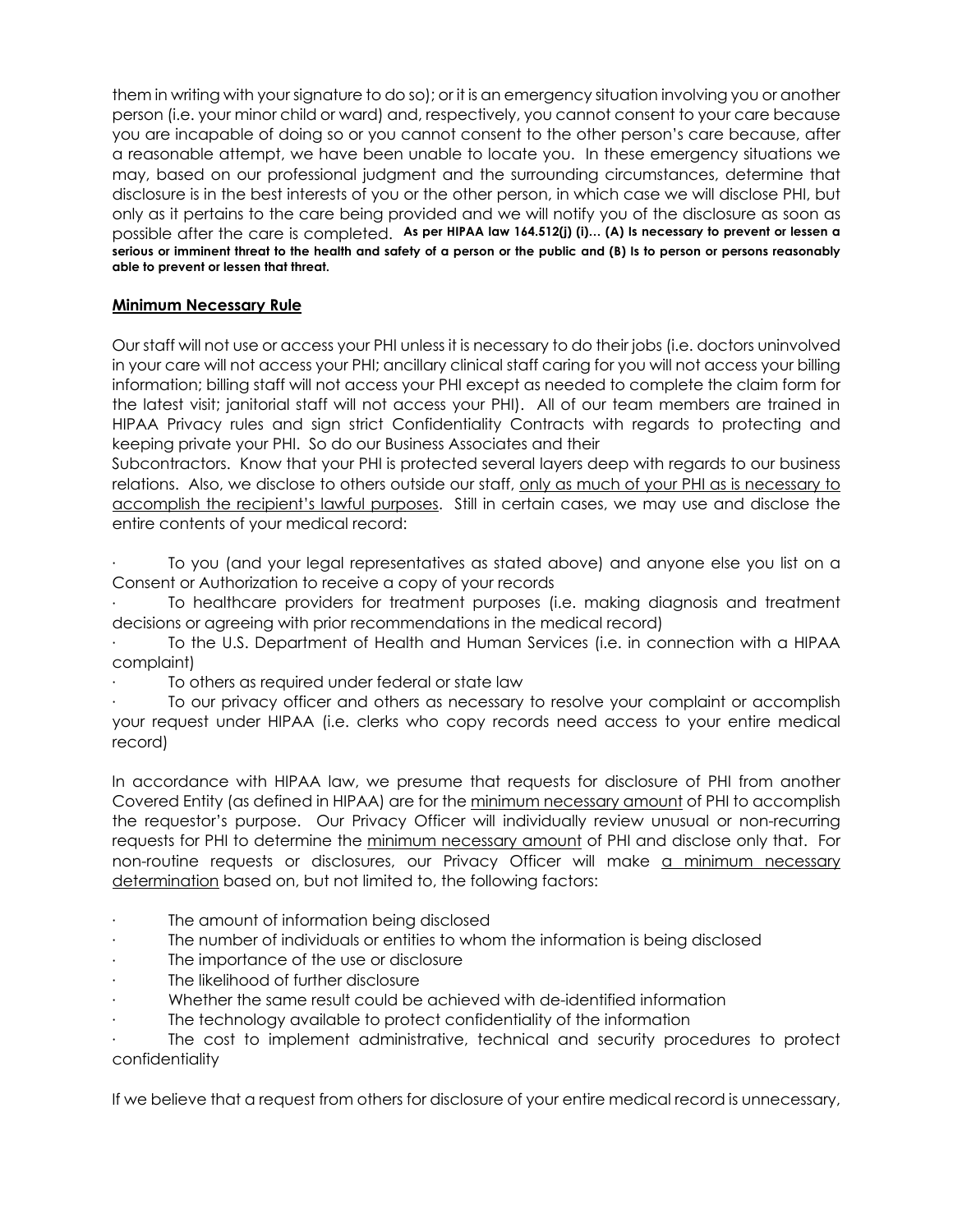we will ask the requestor to document why this is needed, retain that documentation and make it available to you upon request.

## **Incidental Disclosure Rule**

We will take reasonable administrative, technical and security safeguards to ensure the privacy of your PHI when we use or disclose it (i.e. we shred all paper containing PHI, require employees to speak with privacy precautions when discussing PHI with you, we use computer passwords and change them periodically (i.e. when an employee leaves us), we use firewall and router protection to the federal standard, we back up our PHI data off-site and encrypted to federal standard, we do not allow unauthorized access to areas where PHI is stored or filed and/or we have any unsupervised business associates sign Business Associate Confidentiality Agreements).

However, in the event that there is a breach in protecting your PHI, we will follow Federal Guide Lines to HIPAA Omnibus Rule Standard to first evaluate the breach situation using the Omnibus Rule, 4-Factor Formula for Breach Assessment. Then we will document the situation, retain copies of the situation on file, and report all breaches (other than low probability as prescribed by the Omnibus Rule) to the US Department of Health and Human Services at: http://www.hhs.gov/ocr/privacy/hipaa/administrative/breachnotificationrule/brinstruction.html

We will also make proper notification to you and any other parties of significance as required by HIPAA Law.

#### **Business Associate Rule**

Business Associates are defined as: an entity, (non-employee) that in the course of their work will directly / indirectly use, transmit, view, transport, hear, interpret, process or offer PHI for this Facility.

Business Associates and other third parties (if any) that receive your PHI from us will be prohibited from re-disclosing it unless required to do so by law or you give prior express written consent to the re-disclosure. Nothing in our Business Associate agreement will allow our Business Associate to violate this re-disclosure prohibition. Under Omnibus Rule, Business Associates will sign a strict confidentiality agreement binding them to keep your PHI protected and report any compromise of such information to us, you and the United States Department of Health and Human Services, as well as other required entities. Our Business Associates will also follow Omnibus Rule and have any of their Subcontractors that may directly or indirectly have contact with your PHI, sign Confidentiality Agreements to Federal Omnibus Standard.

#### **Super-confidential Information Rule**

If we have PHI about you regarding communicable diseases, disease testing, alcohol or substance abuse diagnosis and treatment, or psychotherapy and mental health records (super-confidential information under the law), we will not disclose it under the General or Healthcare Treatment, Payment and Operations Rules (see above) without your first signing and properly completing our Consent form (i.e. you specifically must initial the type of super-confidential information we are allowed to disclose). If you do not specifically authorize disclosure by initialing the superconfidential information, we will not disclose it unless authorized under the Special Rules (see above) (i.e. we are required by law to disclose it). If we disclose super-confidential information (either because you have initialed the consent form or the Special Rules authorizing us to do so), we will comply with state and federal law that requires us to warn the recipient in writing that redisclosure is prohibited.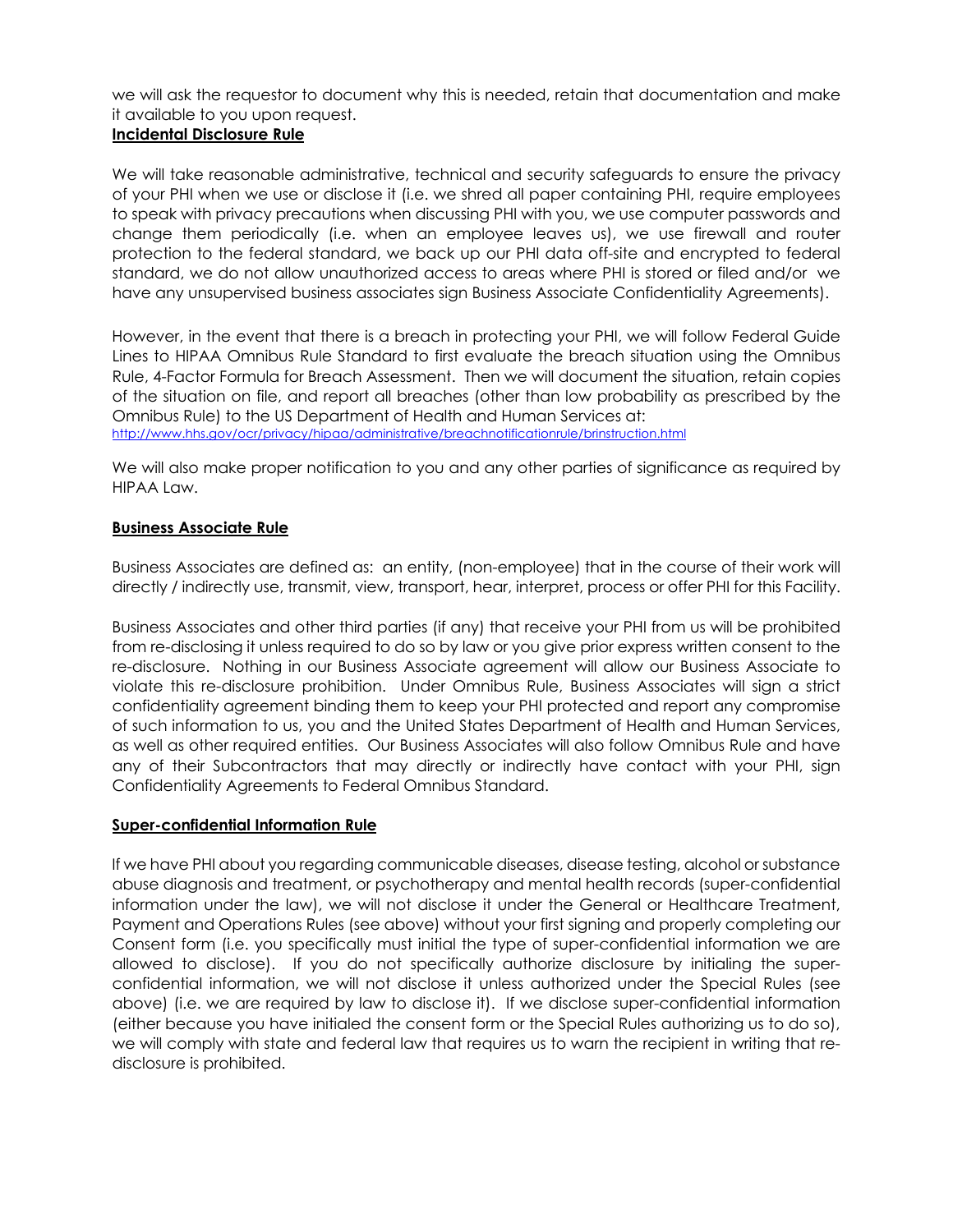## **Changes to Privacy Policies Rule**

We reserve the right to change our privacy practices (by changing the terms of this Notice) at any time as authorized by law. The changes will be effective immediately upon us making them. They will apply to all PHI we create or receive in the future, as well as to all PHI created or received by us in the past (i.e. to PHI about you that we had before the changes took effect). If we make changes, we will post the changed Notice, along with its effective date, in our office and on our website. Also, upon request, you will be given a copy of our current Notice.

#### **Authorization Rule**

We will not use or disclose your PHI for any purpose or to any person other than as stated in the rules above without your signature on our specifically worded, written Authorization / Acknowledgement Form (not a Consent or an Acknowledgement). If we need your Authorization, we must obtain it via a specific Authorization Form, which may be separate from any Authorization / Acknowledgement we may have obtained from you. We will not condition your treatment here on whether you sign the Authorization (or not).

#### **Marketing and Fund Raising Rules**

#### **Limitations on the disclosure of PHI regarding Remuneration**

The disclosure or sale of your PHI without authorization is prohibited. Under the new HIPAA Omnibus Rule, this would exclude disclosures for public health purposes, for treatment / payment for healthcare, for the sale, transfer, merger, or consolidation of all or part of this facility and for related due diligence, to any of our Business Associates, in connection with the business associate's performance of activities for this facility, to a patient or beneficiary upon request, and as required by law. In addition, the disclosure of your PHI for research purposes or for any other purpose permitted by HIPAA will not be considered a prohibited disclosure if the only reimbursement received is "a reasonable, cost-based fee" to cover the cost to prepare and transmit your PHI which would be expressly permitted by law. Notably, under the Omnibus Rule, an authorization to disclose PHI must state that the disclosure will result in remuneration to the Covered Entity. Notwithstanding the changes in the Omnibus Rule, the disclosure of limited data sets (a form of PHI with a number of identifiers removed in accordance with specific HIPAA requirements) for remuneration pursuant to existing agreements is permissible until September 22, 2014, so long as the agreement is not modified within one year before that date.

#### **Limitation on the Use of PHI for Paid Marketing**

We will, in accordance with Federal and State Laws, obtain your written authorization to use or disclose your PHI for marketing purposes, (i.e.: to use your photo in ads) but not for activities that constitute treatment or healthcare operations. To clarify, *Marketing* is defined by HIPAA's Omnibus Rule, as "a communication about a product or service that encourages recipients . . . to purchase or use the product or service." Under the Omnibus Rule, we will obtain a written authorization from you prior to recommending you to an alternative therapist, or non-associated Healthcare Covered Entity.

Under Omnibus Rule we will obtain your written authorization prior to using your PHI or making any treatment or healthcare recommendations, should financial remuneration for making the communication be involved from a third party whose product or service we might promote (i.e.: businesses offering this facility incentives to promote their products or services to you). This will also apply to our Business Associate who may receive such remuneration for making a treatment or healthcare recommendations to you. All such recommendations will be limited without your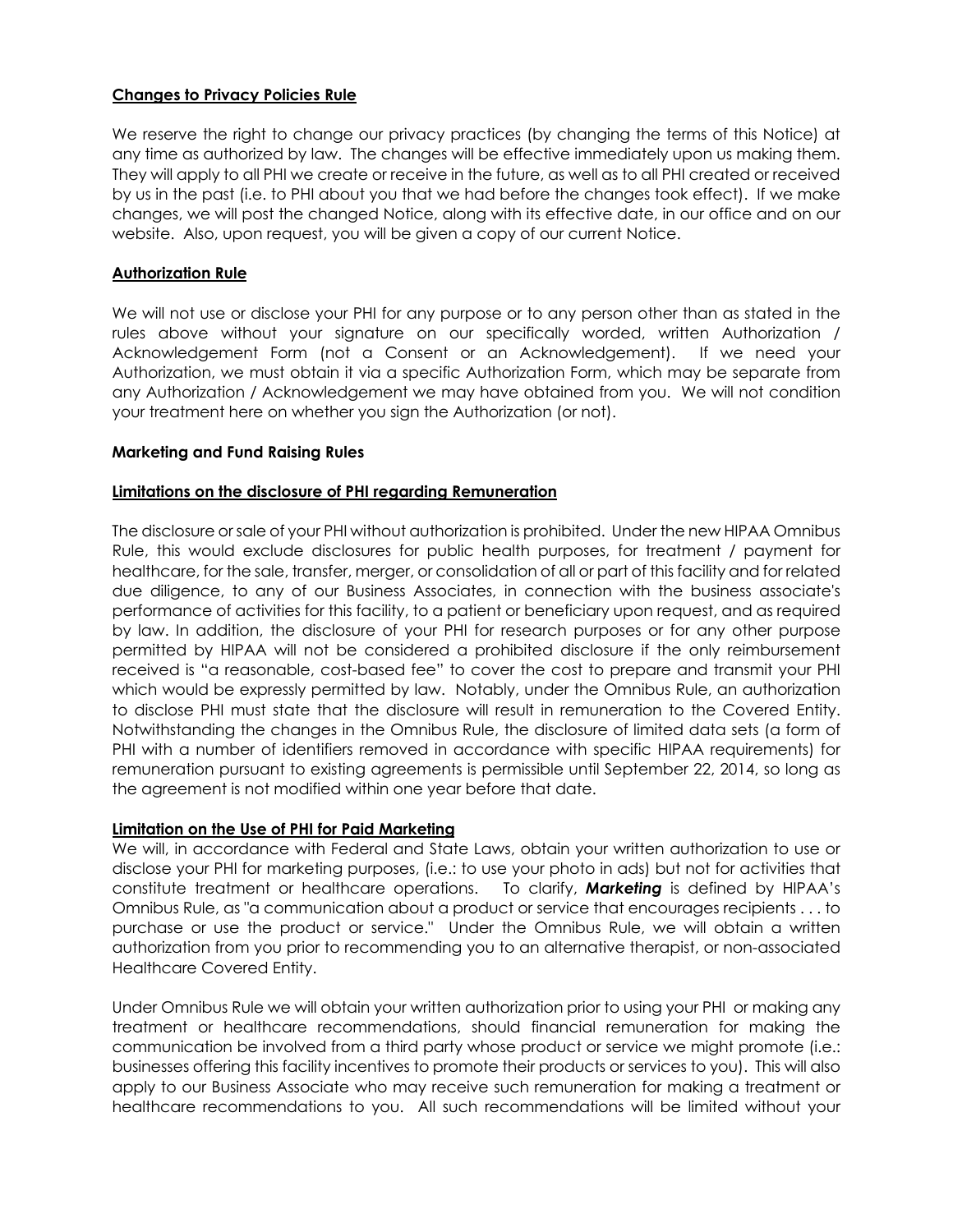expressed written permission.

We must clarify to you that financial remuneration does not include "as in-kind payments" and payments for a purpose to implement a disease management program. Any promotional gifts of nominal value are not subject to the authorization requirement, and we will abide by the set terms of the law to accept or reject these.

The only exclusion to this would include: "refill reminders", so long as the remuneration for making such a communication is "reasonably related to our cost" for making such a communication. In accordance with law, this facility and our Business Associates will only ever seek reimbursement from you for permissible costs that include: labor, supplies, and postage. Please note that "generic equivalents" , "adherence to take medication as directed" and "self-administered drug or delivery system communications" are all considered to be "refill reminders."

Face-to-face marketing communications, such as sharing with you, a written product brochure or pamphlet, is permissible under current HIPAA Law.

#### **Flexibility on the Use of PHI for Fundraising**

Under the HIPAA Omnibus Rule use of PHI is more flexible and does not require your authorization should we choose to include you in any fund raising efforts attempted at this facility? However, we will offer the opportunity for you to "opt out" of receiving future fundraising communications. Simply let us know that you want to "opt out" of such situations. There will be a statement on your *HIPAA Patient Acknowledgement Form* where you can choose to "opt out". Our commitment to care and treat you will in no way effect your decision to participate or not participate in our fund raising efforts.

#### **Improvements to Requirements for Authorizations Related to Research**

Under HIPAA Omnibus Rule, we may seek authorizations from you for the use of your PHI for future research. However, we would have to make clear what those uses are in detail.

Also, if we request of you a compound authorization with regards to research, this facility would clarify that when a compound authorization is used, and research-related treatment is conditioned upon your authorization, the compound authorization will differentiate between the conditioned and unconditioned components.

#### **YOUR RIGHTS REGARDING YOUR PROTECTED HEALTH INFORMATION**

If you got this Notice via email or website, you have the right to get, at any time, a paper copy by asking our Privacy Officer. Also, you have the following additional rights regarding PHI we maintain about you:

# **To Inspect and Copy**

You have the right to see and get a copy of your PHI including, but not limited to, medical and billing records by submitting a written request to our Privacy Officer. Original records will not leave the premises, will be available for inspection only during our regular business hours, and only if our Privacy Officer is present at all times. You may ask us to give you the copies in a format other than photocopies (and we will do so unless we determine that it is impractical) or ask us to prepare a summary in lieu of the copies. We may charge you a fee not to exceed state law to recover our costs (including postage, supplies, and staff time as applicable, but excluding staff time for search and retrieval) to duplicate or summarize your PHI. We will not condition release of the copies on summary of payment of your outstanding balance for professional services if you have one). We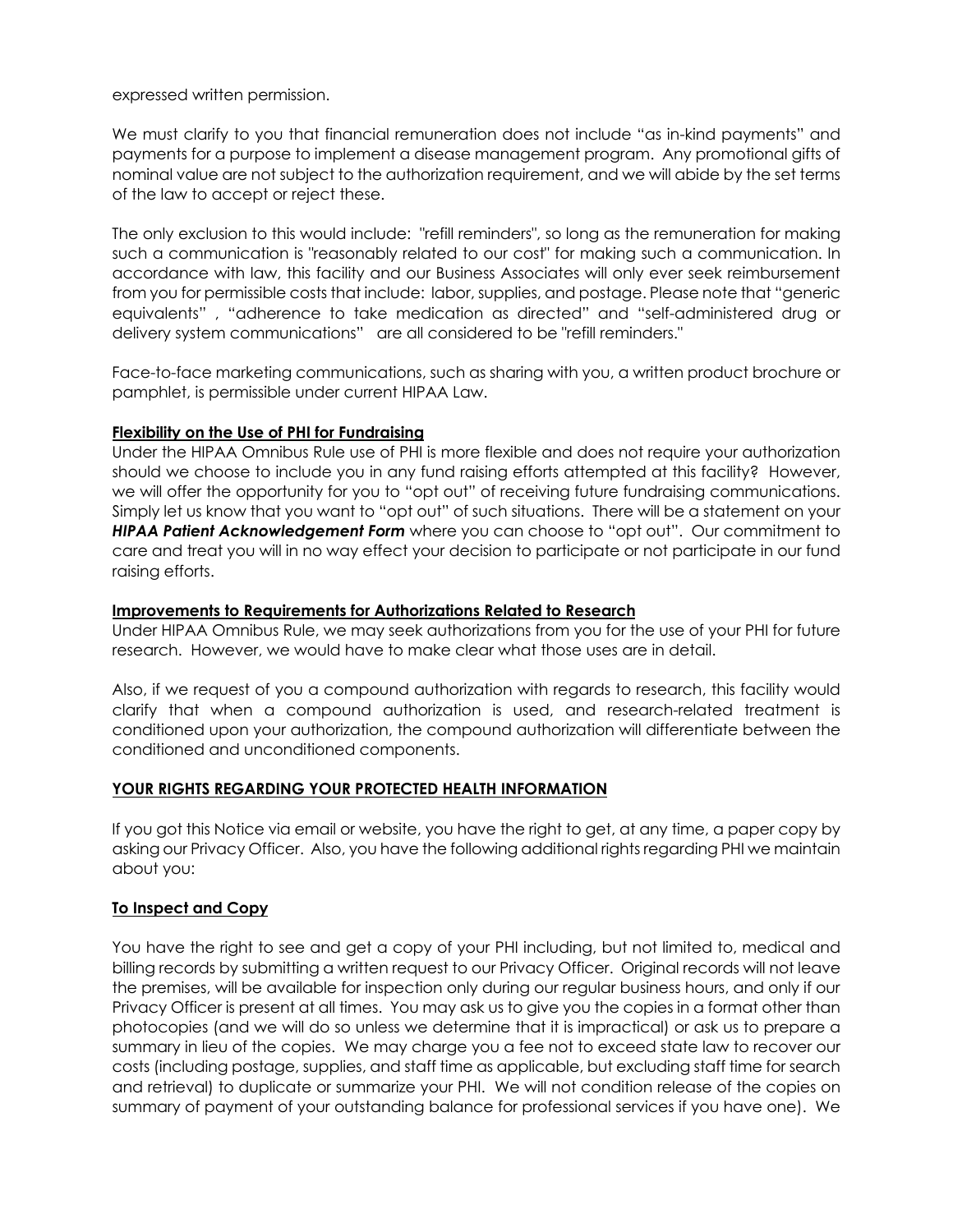will comply with Federal Law to provide your PHI in an electronic format within the 30 days, to Federal specification, when you provide us with proper written request. Paper copy will also be made available. We will respond to requests in a timely manner, without delay for legal review, or, in less than thirty days if submitted in writing, and in ten business days or less if malpractice litigation or pre-suit production is involved. We may deny your request in certain limited circumstances (i.e. we do not have the PHI, it came from a confidential source, etc.). If we deny your request, you may ask for a review of that decision. If required by law, we will select a licensed health-care professional (other than the person who denied your request initially) to review the denial and we will follow his or her decision. If we select a licensed healthcare professional who is not affiliated with us, we will ensure a Business Associate Agreement is executed that prevents re-disclosure of your PHI without your consent by that outside professional.

# **To Request Amendment / Correction**

If another doctor involved in your care tells us in writing to change your PHI, we will do so as expeditiously as possible upon receipt of the changes and will send you written confirmation that we have made the changes. If you think PHI we have about you is incorrect, or that something important is missing from your records, you may ask us to amend or correct it (so long as we have it) by submitting a "**Request for Amendment / Correction"** form to our Privacy Officer. We will act on your request within 30 days from receipt but we may extend our response time (within the 30 day period) no more than once and by no more than 30 days, or as per Federal Law allowances, in which case we will notify you in writing why and when we will be able to respond. If we grant your request, we will let you know within five business days, make the changes by noting (not deleting) what is incorrect or incomplete and adding to it the changed language, and send the changes within 5 business days to persons you ask us to and persons we know may rely on incorrect or incomplete PHI to your detriment (or already have). We may deny your request under certain circumstances (i.e. it is not in writing, it does not give a reason why you want the change, we did not create the PHI you want changed (and the entity that did can be contacted), it was compiled for use in litigation, or we determine it is accurate and complete). If we deny your request, we will (in writing within 5 business days) tell you why and how to file a complaint with us if you disagree, that you may submit a written disagreement with our denial (and we may submit a written rebuttal and give you a copy of it), that you may ask us to disclose your initial request and our denial when we make future disclosure of PHI pertaining to your request, and that you may complain to us and the U.S. Department of Health and Human Services.

#### **To an Accounting of Disclosures**

You may ask us for a list of those who got your PHI from us by submitting a "**Request for Accounting of Disclosures**" form to us. The list will not cover some disclosures (i.e. PHI given to you, given to your legal representative, given to others for treatment, payment or health-care-operations purposes). Your request must state in what form you want the list (i.e. paper or electronically) and the time period you want us to cover, which may be up to but not more than the last six years (excluding dates before April 14, 2003). If you ask us for this list more than once in a 12-month period, we may charge you a reasonable, cost-based fee to respond, in which case we will tell you the cost before we incur it and let you choose if you want to withdraw or modify your request to avoid the cost.

#### **To Request Restrictions**

You may ask us to limit how your PHI is used and disclosed (i.e. in addition to our rules as set forth in this Notice) by submitting a written "**Request for Restrictions on Use, Disclosure**" form to us (i.e. you may not want us to disclose your surgery to family members or friends involved in paying for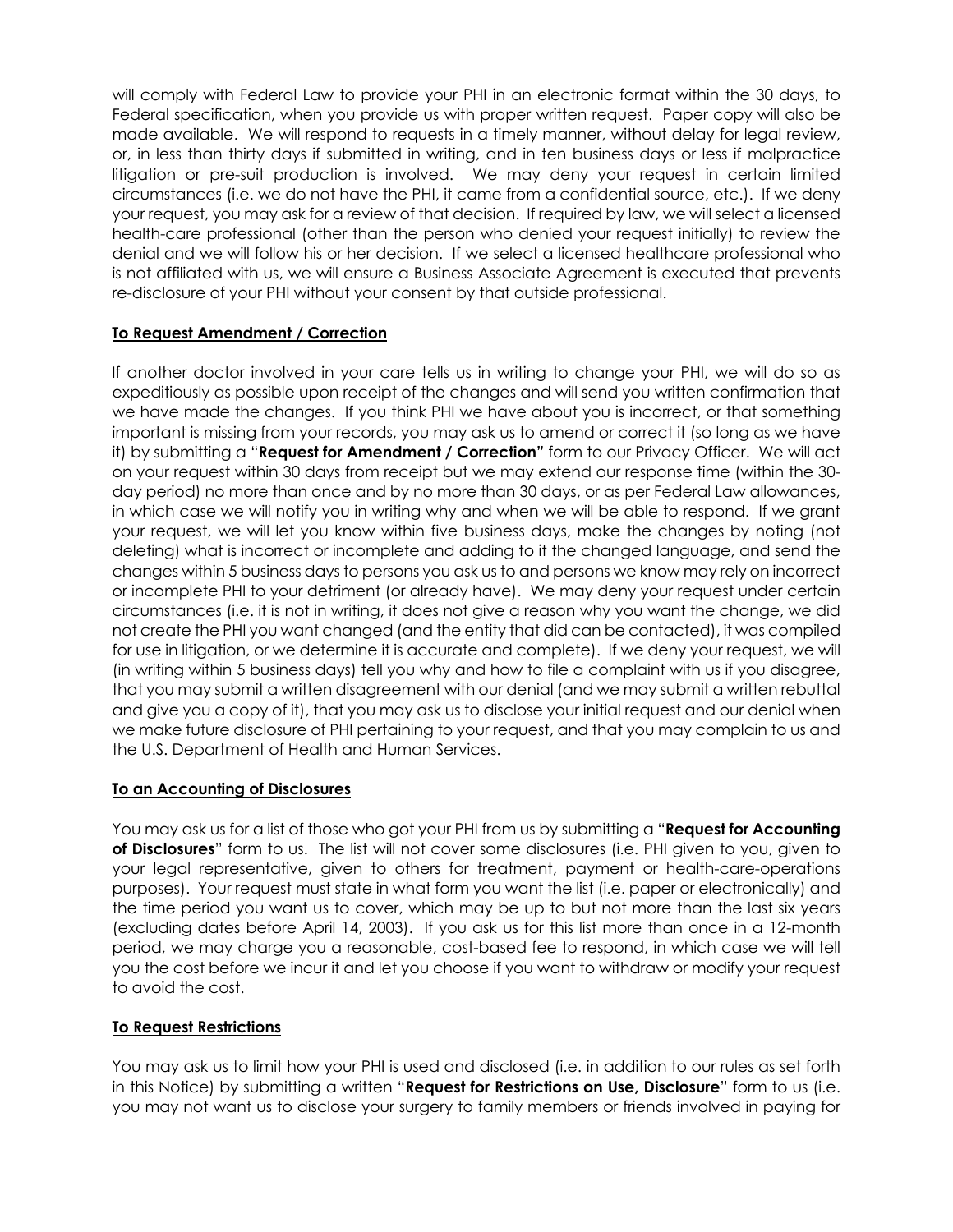our services or providing your home care). If we agree to these additional limitations, we will follow them except in an emergency where we will not have time to check for limitations. Also, in some circumstances we may be unable to grant your request (i.e. we are required by law to use or disclose your PHI in a manner that you want restricted, you signed an Authorization Form, which you may revoke, that allows us to use or disclose your PHI in the manner you want restricted; in an emergency).

## **To Request Alternative Communications**

You may ask us to communicate with you in a different way or at a different place by submitting a written "**Request for Alternative Communication**" Form to us. We will not ask you why and we will accommodate all reasonable requests (which may include: to send appointment reminders in closed envelopes rather than by postcards, to send your PHI to a post office box instead of your home address, to communicate with you at a telephone number other than your home number). You must tell us the alternative means or location you want us to use and explain to our satisfaction how payment to us will be made if we communicate with you as you request.

# **To Complain or Get More Information**

We will follow our rules as set forth in this Notice. If you want more information or if you believe your privacy rights have been violated (i.e. you disagree with a decision of ours about inspection / copying, amendment / correction, accounting of disclosures, restrictions or alternative communications), we want to make it right. We never will penalize you for filing a complaint. To do so, please file a formal, written complaint within 180 days with:

The U.S. Department of Health & Human Services Office of Civil Rights 200 Independence Ave., S.W. Washington, DC 20201 877.696.6775

Or, submit a written Complaint form to us at the following address:

#### *Our Privacy Officer: Harry Cates*

| Office Name:    | Lifeologie Institute             |
|-----------------|----------------------------------|
| Office Address: | 6371 Preston Road                |
| Office Phone:   | Frisco, TX 75034<br>214-556-0996 |
| Email Address:  | hcates@wefixbrains.com           |

You may get your "**HIPAA Complaint"** form by calling our privacy officer.

These privacy practices are in accordance with the original HIPAA enforcement effective April 14, 2003, and undated to Omnibus Rule effective March 26, 2013 and will remain in effect until we replace them as specified by Federal and/or State Law. **OPTIONAL RULES FOR NOPP**

#### **Faxing and Emailing Rule**

When you request us to fax or email your PHI as an alternative communication, we may agree to do so, but only after having our Privacy Officer or treating doctor review that request. For this